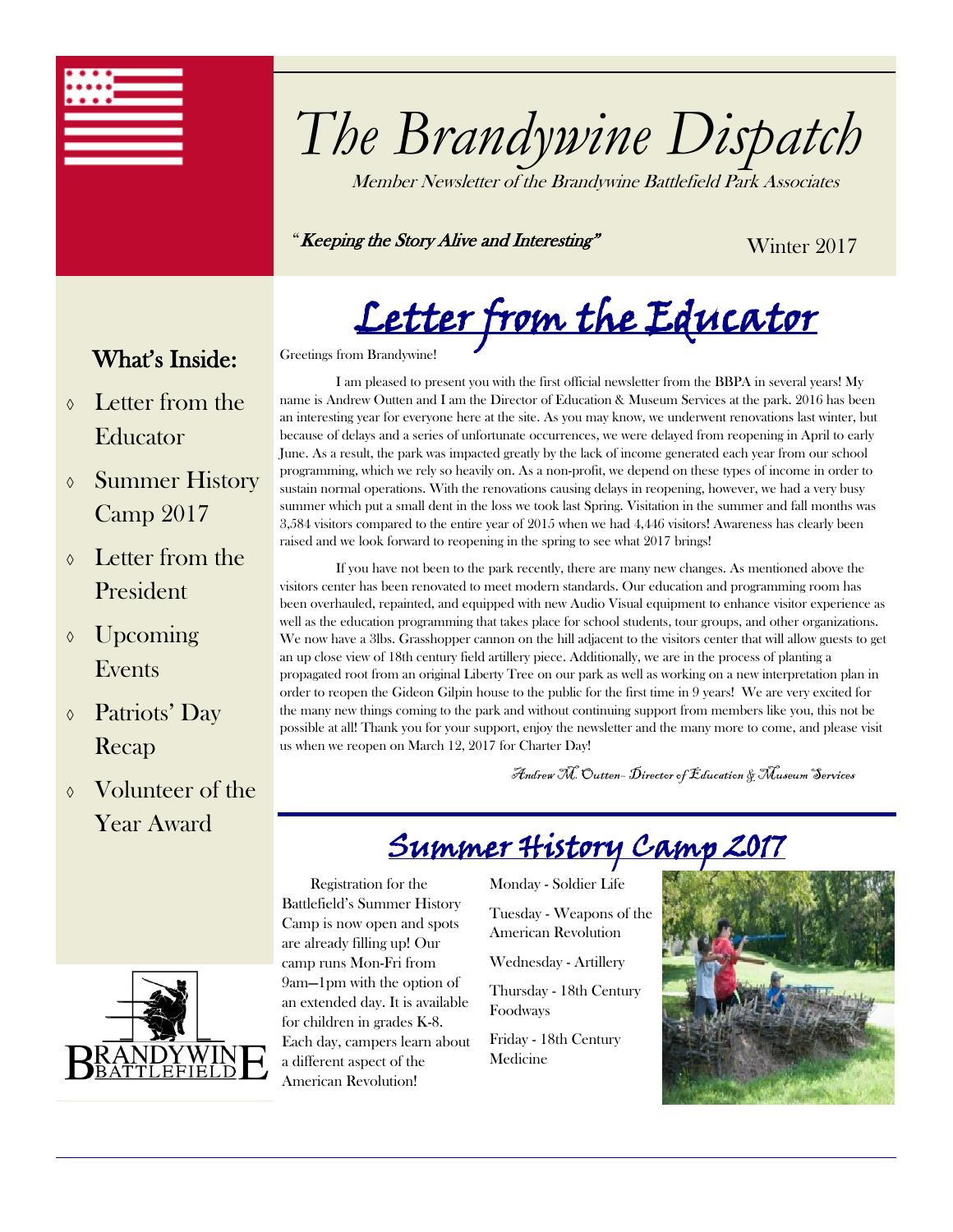### Page 2 The Brandywine Dispatch



The Brandywine Battlefield Park Associates is sponsored by the Pennsylvania Historical & Museum Commission (PHMC)

The Brandywine Dispatch is published quarterly by BBPA, and is free with membership.

> Submissions are welcome ! Mail to:

Newsletter Editor Brandywine Battlefield Park **Associates** P.O. Box 202 Chadds Ford, PA 19317 610-459-3342

#### BBPA Board Members:

President: George Thorpe Vice President: Linn Trimbell Treasurer: Verne Weidman Secretary: Judy Thorpe Board Members: John, Kabli, Curt Cheyney, Kathy Massey, Bryan Thorpe, Tom Ruddy, Hank Weaver, John McBlain

#### Staff Personnel:

Joan Hauger - Site Administrator

Andrew Outten– Director of Education & Museum Services

Jesse Wolfe– Asst. Director of Education & Museum Services

Nancy Heitzenreiter– Gift Shop Manager Brett Patterson– Financial Manager



Letter from the President

Even though we were beginning to shut down for the winter, over the past few months the Brandywine Battlefield Park Associates have been quite active. We extended our year by four days to cover the week after Christmas, during which we not only remained open but had a few low-key additions to our programming, such as learning events based on 18th century medicine for older children as well as a story time for the younger. We also accepted delivery of our cannon carriage which needed a few tweaks to make it a perfect fit to the cannon. All that should be stable by now. We also welcomed a Site Administrator, Joan Hauger, to help us navigate PHMC legalities and regulations. We have a new and modern audio/visual system which now enables us to host meetings and events in the Education Room with major thanks to a bequest from the will of Harold Barnett, a long-time volunteer with the Associates.

We hope to see you when we reopen on Charter Day in mid-March. See you then!

- George Thorpe

Upcoming Events in 2017

 With the thrills of 2016 come and gone, we now look forward to another exciting year at the Brandywine Battlefield. And this year is particularly special in that it is the 240th anniversary of the battle. There will be a major reenactment at Sandy Hollow - September 16th and 17th!

Additionally the Brandywine Battlefield will be hosting the following events:

Charter Day - March 12

Encampment Day - May 13

Summer History Camp - June through August

Remembrance Ceremony - September 11

Patriot's Day - November 25

 Charter, Encampment, and Patriot's Days will include an array of different activities and displays. Activities include Musket Demonstrations, Blacksmithing Demonstrations, House Tours, and Period Dancing. There will also be lectures on various topics, as well as educational displays. Here's to another fun filled year at the Battlefield! Huzzah!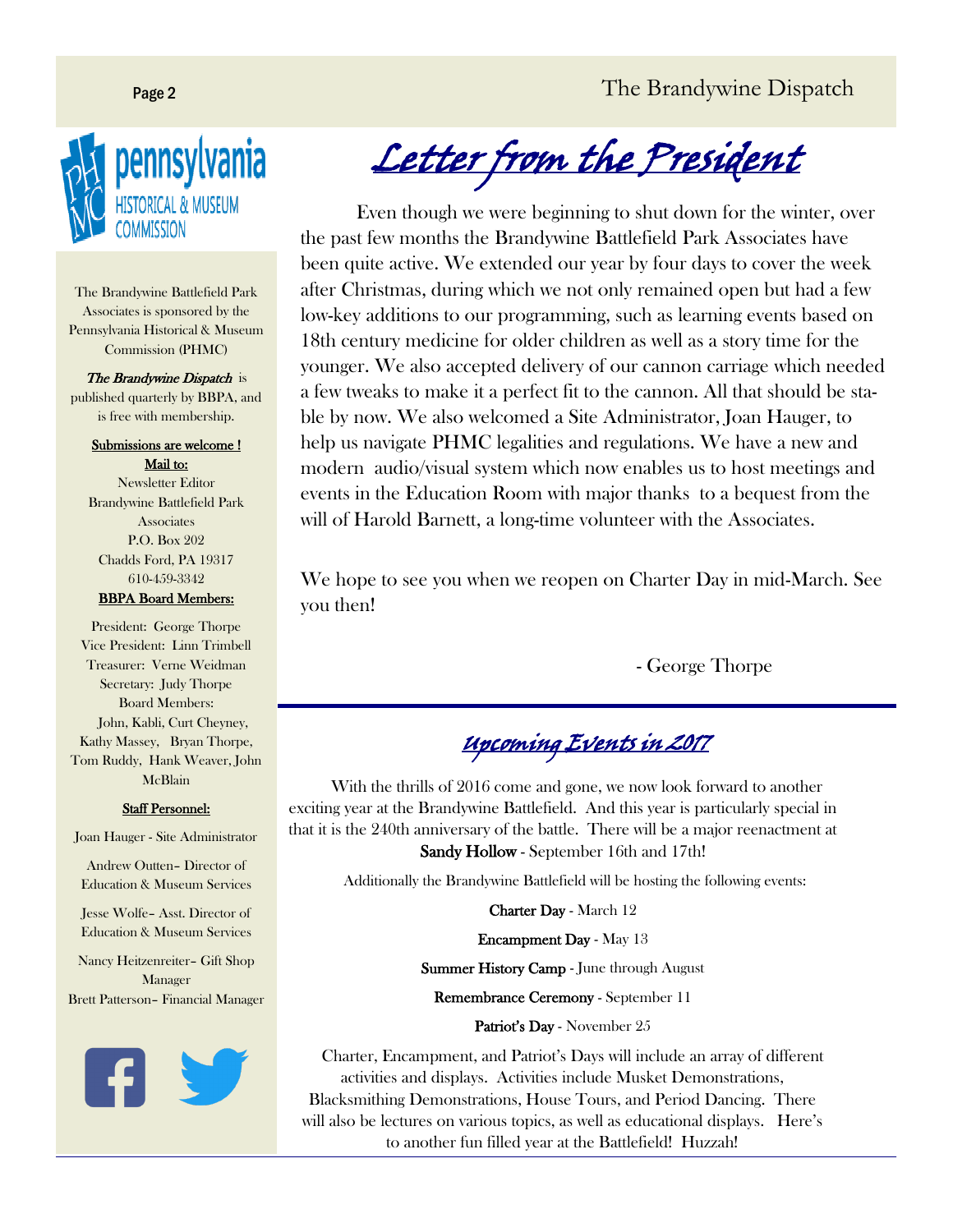### Page 3 The Brandywine Dispatch



November 26th, 2016



Patriots Day 2016 was a huge success! We would like to thank everyone who came out and made it a record breaking event. The event brought in nearly 400 people in attendance on a beautiful November day. Whether you are young or old, there is always something to see and do at our events. We hope to see you at the next one!

We would like to extend special thanks to: Michael C. Harris 1st Delaware Regiment 9th PA Light Infantry Company 2nd PA Regiment Benjamin Franklin (Mike Kocher) Alexander Hamilton (Gene Pisasale) Linn the Blacksmith John the Carpenter Our 18th Century Dancers Michael Dehaut

# Volunteer of the Year– Ralph Denlinger

Ralph Denlinger has been working as a volunteer guide at Brandywine Battlefield Park since 2012. Retired after serving 30 years as a science teacher at Octorara High School, Ralph now enthusiastically devotes countless hours to researching and interpreting the Pennsylvania Militia in the American Revolution, including the Battle of Brandywine. His research has debunked common misconceptions to provide better interpretation and education about these events for the public. Ralph also is a member of the  $1^*$  Delaware Regiment, a unit of reenactors dedicated to interpreting military life in the American Revolution. While volunteering at Brandywine Battlefield Park, Ralph has worn many hats. Starting as a volunteer docent guiding visitors through the Benjamin Ring House, he then expanded his involvement at the Park to include assisting in the "Colonial Days" school programs and giving talks to raise awareness about the information he has researched. A true "renaissance man", Ralph has been instrumental in assisting the Park wherever help is needed. He always graciously donates as much time as he can. Brandywine Battlefield Park is sincerely grateful for his outstanding service and dedication.